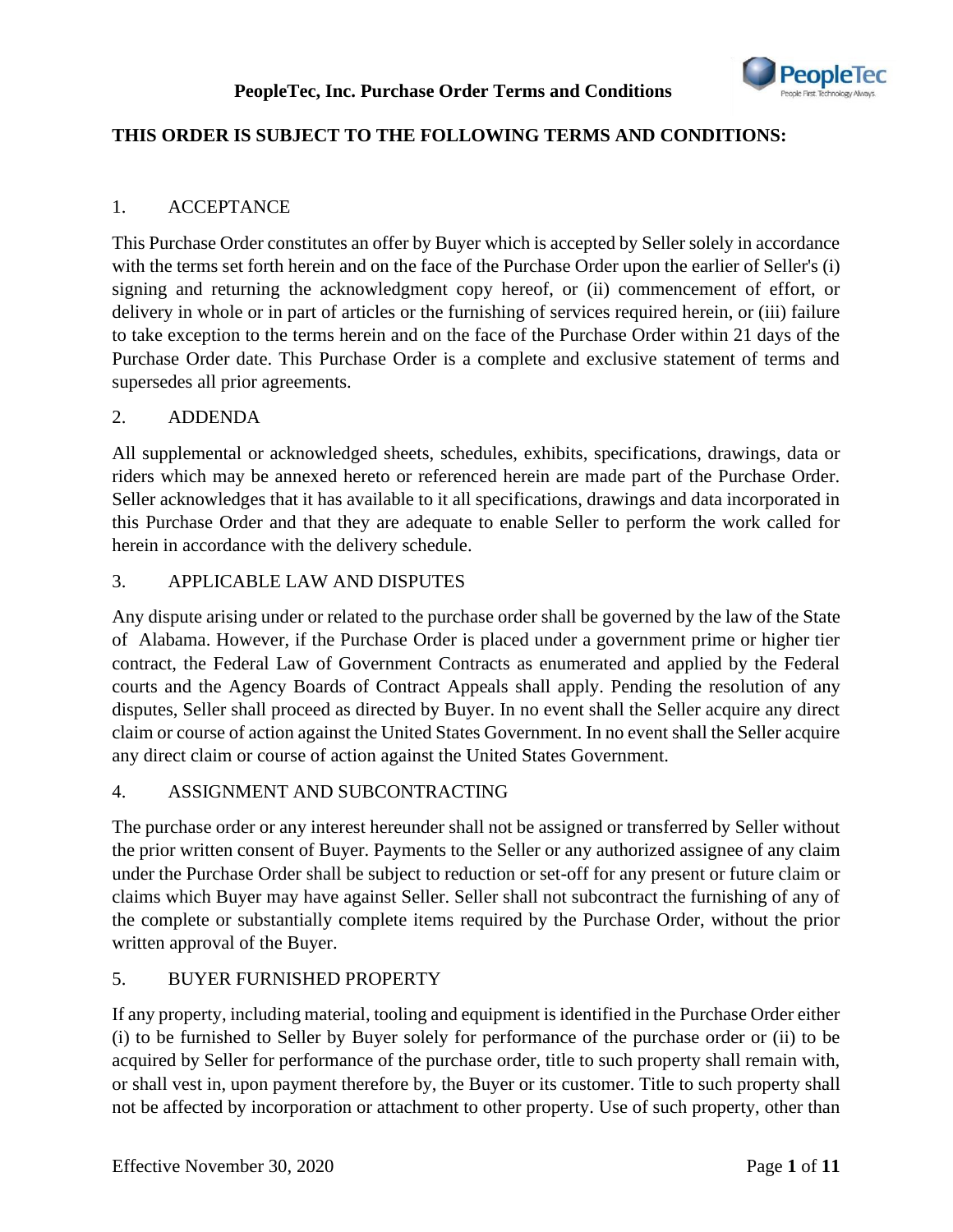

in performance of the Purchase Order, must be authorized in writing by Buyer. With the exception of reasonable wear and tear, Seller shall bear the risk of loss, destruction of and damage to such property. When instructed by Buyer, Seller shall deliver the property to Buyer, F.O.B. Buyer's plant, at the completion or termination of the Purchase Order.

## 6. BUYER'S RIGHTS IN SELLER'S DATA AND PATENTS

If at any time during the performances of the Purchase Order (i) Seller suspends business operations or becomes bankrupt or insolvent, (ii) the Purchase Order is terminated for default or (iii) if at any time within five (5) years from the date of the Purchase Order, Seller, for any reason, discontinues acceptance of follow- on orders of like or similar items to those ordered hereunder, buyer shall have a royalty-free nonexclusive license to use and license others to use Seller's patents, designs, processes, know how, drawings, and technical data relating to the supplies and services as defined in the Purchase Order for purposes of producing and selling items required to be supplied by Buyer's existing or follow-on contracts with its customers. In order to accomplish an orderly transition to Buyer's new source, Seller further agrees to provide Buyer with necessary technical aid and assistance at reasonable prices.

#### 7. CHANGES

Buyer may at any time by a written order make changes within the general scope of the Purchase Order in any one or more of the following: (i) drawings, designs, or specifications; (ii) method of shipping or packing; (iii) place or time of delivery; and (iv) quantity. Seller shall proceed immediately to perform the Purchase Order as changed. If any such changes cause an increase or decrease in the cost of or the time required for the performance of the Purchase Order, an equitable adjustment shall be made in the price or delivery schedule, or both, and the Purchase Order shall be modified in writing accordingly. Any claim for adjustment under this provision must be submitted in writing within fifteen (15) days from the date the change is ordered together with cost or pricing data sufficient to permit evaluation of such claim. Where the cost of property made obsolete or excess as a result of a change is included in the contractor's claim for adjustment (and supported by inventory schedules to be submitted within three (3) months from the date of change), the Buyer shall have the right to prescribe the manner of disposition of such property. Failure of the parties to agree upon any adjustment to be made under this clause shall not excuse Seller from proceeding with the Purchase Order as changed or directed by an authorized representative of Buyer's Contracts Department. This issuance of information, advice, approvals or instructions by Buyer's technical personnel or other representatives shall not affect Buyer's and Seller's rights and obligations hereunder, unless the same is in writing signed by an authorized representative of Buyer's Contracts Department.

## 8. COMPLIANCE WITH FEDERAL, STATE, AND LOCAL LAWS

Seller has complied with and shall comply with all applicable Federal, State and Local laws and ordinances and all orders, rules, and regulations thereunder. Seller shall save and hold Buyer harmless from, and reimburse it for any and all costs, damages and expenses (including attorney's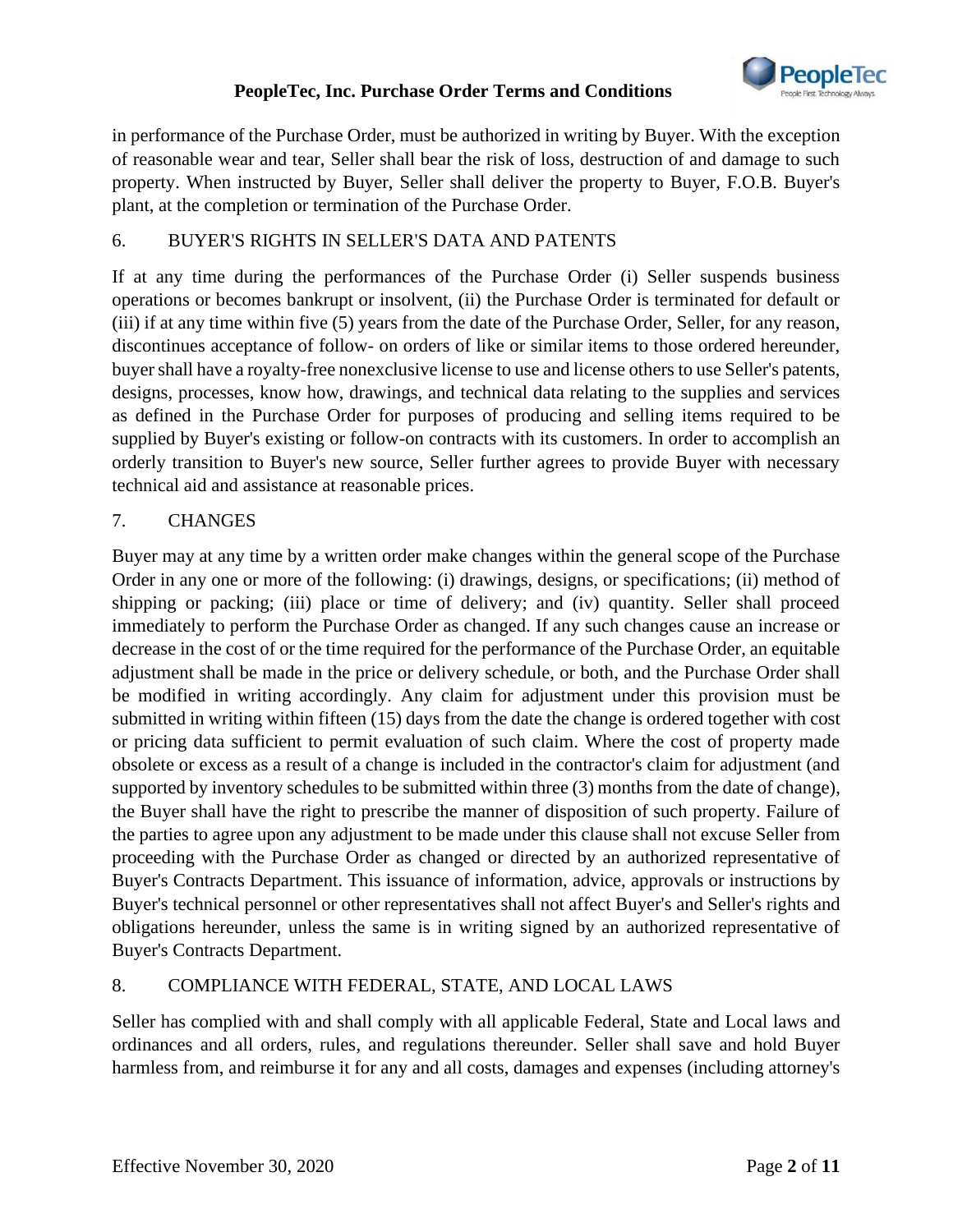

fees) suffered or occasioned to it through any failure of Seller to comply with any laws, orders, rules, regulations or ordinances.

## 9. CONFIDENTIAL RELATIONSHIP

Unless the written consent of Buyer is first obtained, Seller shall not in any manner advertise or publish or release for publication any statement mentioning Buyer or the fact that Seller has furnished or contracted to furnish to Buyer items and/or services required by the Purchase Order, or quote the opinion of any employees of Buyer. Seller shall not disclose any information relating to the Purchase Order except to the extent necessary for performance.

## 10. DELIVERY

Buyer reserves the right to refuse shipments made in advance of the schedule set forth in the Purchase Order, to return advance shipments at Seller's expense, and/or to hold any pre-dated articles and pay invoices on such shipments on normal maturity after schedule date. Over shipment allowances, if authorized, will be applied to the entire Purchase Order. If Buyer agrees to accept deliveries after the date of delivery has passed, Buyer shall have the right to direct the Seller to make shipment to the delivery point set forth in the Purchase Order by the most expeditious means and any additional cost of such expedited shipment and handling shall be borne by the Seller. Acceptance of late deliveries shall not be deemed a waiver of Buyer's right to hold the Seller liable for any loss or damage resulting therefrom, nor shall it act as a modification of the Seller's obligation to make future deliveries in accordance with the delivery schedule set forth in the Purchase Order.

#### 11. DESIGN AND INVENTION RIGHTS

If the Purchase Order has as one of its purposes, design, experimental, developmental or research work, Seller agrees to communicate promptly to Buyer full details of any ideas, improvements, designs or inventions (whether or not patentable) conceived of, developed or first reduced to practice by Seller or any of its employees in connection with the performance of the Purchase Order. Upon Buyer's request, Seller shall assign to Buyer all right, title and interest of the Seller or its employees in each such ideas, improvements, designs or inventions, and to perform all acts (at Buyer's expense) and execute all papers necessary to vest in Buyer full right, title and interest therein, including the patenting thereof.

## 12. DRAWINGS, SPECIFICATIONS AND TECHNICAL INFORMATION

Drawings, data, designs, inventions and other technical information supplied by Buyer in connection herewith (hereinafter called "Data"), shall remain Buyer's property and shall be proprietary and held in confidence by Seller. Such Data shall not be reproduced, used or disclosed to others by Seller without Buyer's prior written consent. Upon completion of work by Seller under the Purchase Order, Seller shall promptly return, unless otherwise directed, all Data to Buyer together with all copies or reprints thereof then in Seller's possession or control, and Seller shall thereafter make no further use, either directly or indirectly, of any such Data or any information derived therefrom without Buyer's prior written consent. Any information which Seller may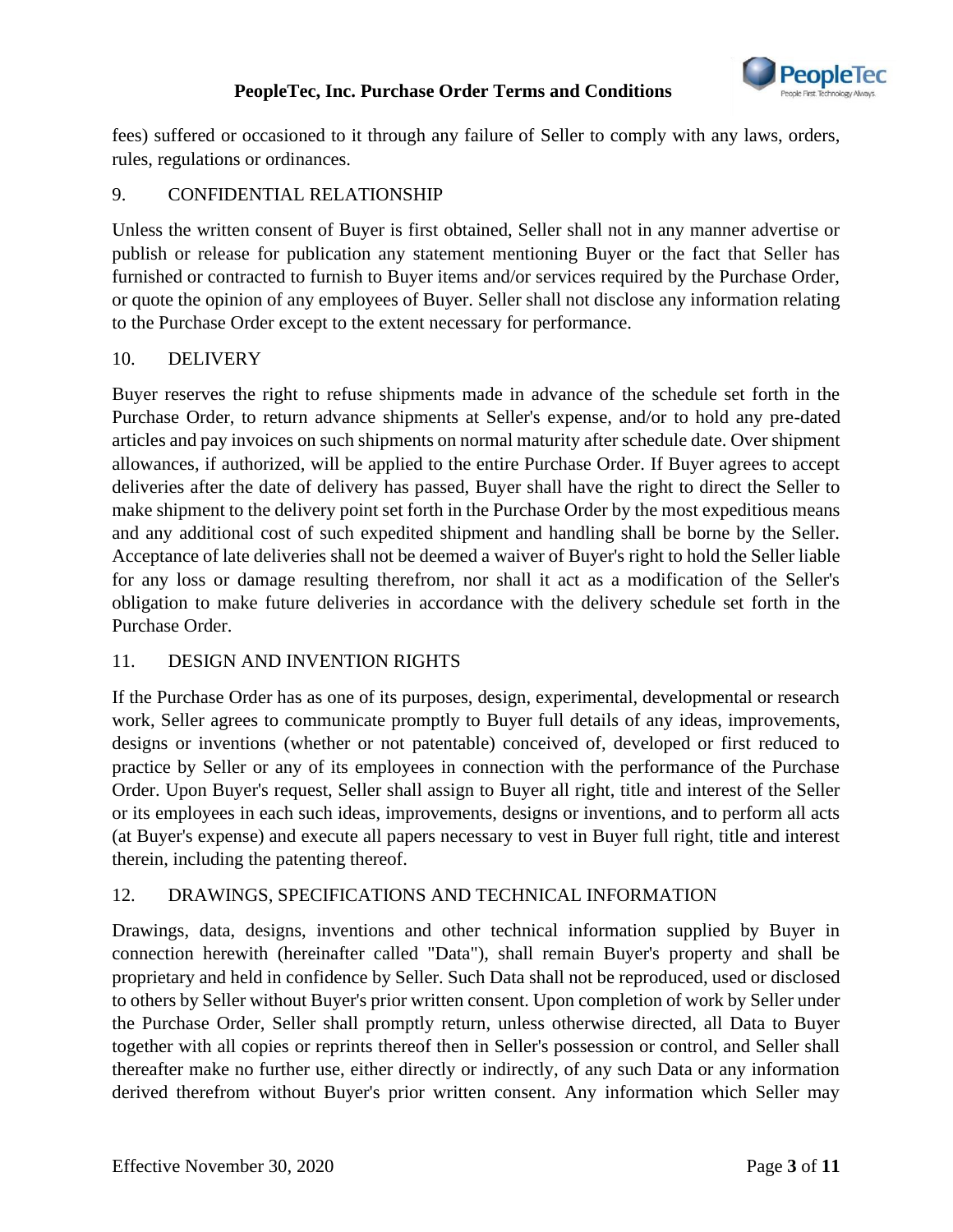

disclose to Buyer with respect to the design, manufacture, sale or use of the items covered by the Purchase Order shall be deemed to have been disclosed as part of the consideration for the Purchase Order, and Seller shall not assert any claim (other than a claim for patent infringement) against Buyer by reason of Buyer's use thereof.

## 13. FALSE CLAIMS AND INDEMNITY

The Seller shall indemnify the Buyer for any cost incurred and any payments made by Buyer resulting from false claims submitted by the Seller under the Purchase Order or as a result of a Seller's misrepresentation of fact or fraud relating to any claim or dispute arising under or related to the Purchase Order.

#### 14. INDEMNIFICATION AND INSURANCE

If, in the course of the performance of the Purchase Order, Seller, its agents, employees, or subcontractors enter upon premises occupied by or under control of Buyer or any of its customers or suppliers, Seller shall take all necessary precautions to prevent occurrences of any injury, including death, to any person or any damage to any property arising out of any act or omissions of Seller, its agents, employees, or subcontractors. Seller shall indemnify Buyer for, and hold Buyer harmless from, any liability, losses, damages, claims and expenses arising out of or connected with any act or omission of the Seller, its agents, employees, or subcontractors except for injury or damage due solely to Buyer's negligence or other fault. Seller shall maintain such public liability, property damage, Workers' Compensation, automobile liability insurance as will protect Buyer from any such risks. Upon Buyer's request, Seller shall provide a certificate of insurance.

#### 15. INDUSTRIAL AND LABOR LAWS

Seller's relationship to Buyer in the performance of the Purchase Order is that of an Independent Contractor. Neither the Seller nor any of the persons furnishing materials or performing work or services which are required by the Purchase Order are employees of Buyer within the meaning of or the application of any Federal or State Unemployment Insurance Law or other Social Security Law or any Workmen's Compensation Industrial Accident Law or other Industrial or Labor Law. The Seller shall, at its own expense, comply with such laws and assume all liabilities or obligations imposed by any one or more of such laws and regulations thereunder with respect to the Purchase Order.

#### 16. INSPECTION

All supplies shall be subject to inspection and test at all times and places, including the period of manufacture, by Buyer and its customers. If any inspection or test is made on Seller's premises, Seller, without additional charge shall: (i) provide all reasonable facilities and assistance for the safety and convenience of Buyer and its customer inspectors; (ii) make available to the inspectors copies of all drawings, specifications, and processes applicable to the articles ordered; and (iii) promptly furnish Buyer with any and all resulting inspection certificates. All articles are subject to final inspection and acceptance at Buyer's plant notwithstanding any payment or other prior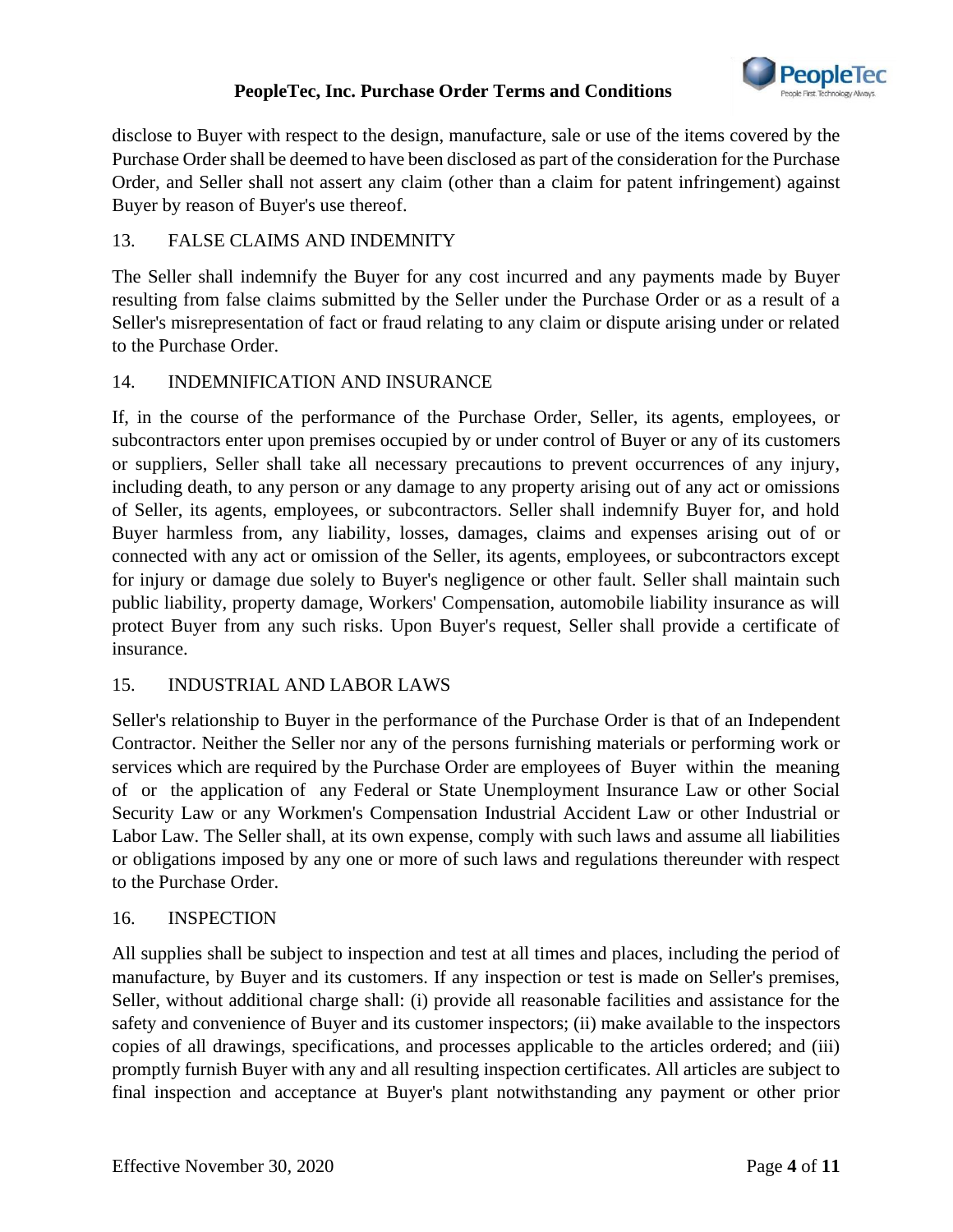

inspections. Buyer may reject and hold at Seller's expense, subject to Seller's disposal, all supplies not conforming to applicable specifications, drawings, samples, or descriptions. Without limiting any other rights or remedies it may have as provided herein or at law or equity, Buyer, at its option, may, (i) require Seller to repair or replace at Seller's expense any item or supplies ordered which fails to meet the requirements of the Purchase Order; (ii) require Seller to refund the price of any such item; (iii) elect to retain and repair any such items with an appropriate reduction from the price otherwise due Seller to offset Buyer's costs of effecting necessary correction; or (iv) recover by offset or otherwise any and all damages and expenses incurred by Buyer as a result of such rejection. Neither final inspection, payment, nor any limitations contained in the warranty clause shall relieve Seller from responsibility for the correction or replacement of defective articles arising due to fraud, gross mistakes amounting to fraud, or for latent defects. Seller shall maintain an inspection system acceptable to Buyer.

## 17. INVOICING AND PAYMENT

A separate invoice shall be issued to Buyer for each shipment made by Seller. Unless otherwise specified in the Purchase Order, an invoice shall not be issued prior to shipment of items, and payment will not be made prior to receipt of items and correct invoice. Credit and discount periods will be computed from the date of receipt of the correct invoice to the date Buyer's check is post marked.

## 18. LIMITATIONS OF LIABILITY

Notwithstanding any other provision of the Purchase Order, Buyer's maximum liability to Seller shall not exceed the purchase price of the Purchase Order. Any action against Buyer under the purchase order or related to its subject matter must be brought within one year after the cause of action accrues. Seller shall not be entitled to any incidental, special or consequential damages if Buyer breaches or otherwise fails to perform any obligations under the Purchase Order.

#### 19. MODIFICATION OF ORDER

The purchase order contains all the agreements and conditions of sale and no course of dealing or usage of the trade shall be applicable unless expressly incorporated in the Purchase Order. The terms and conditions contained in the Purchase Order may not be added to, modified, superseded or otherwise altered except by a written modification signed by an authorized representative of the Buyer's Purchasing Department and delivered by Buyer to Seller. Each shipment received by Buyer from Seller shall be deemed to be only upon the terms and conditions combined in the Purchase Order notwithstanding any terms and conditions that may be contained in any acknowledgment, invoice or other form of Seller, and notwithstanding Buyer's act of accepting or paying for any shipment or similar act of Buyer.

#### 20. NOTICE OF DELAY

Whenever any event, including an actual or potential labor dispute, is delaying or threatens to delay the timely performance of the purchase order, Seller shall immediately give notice thereof,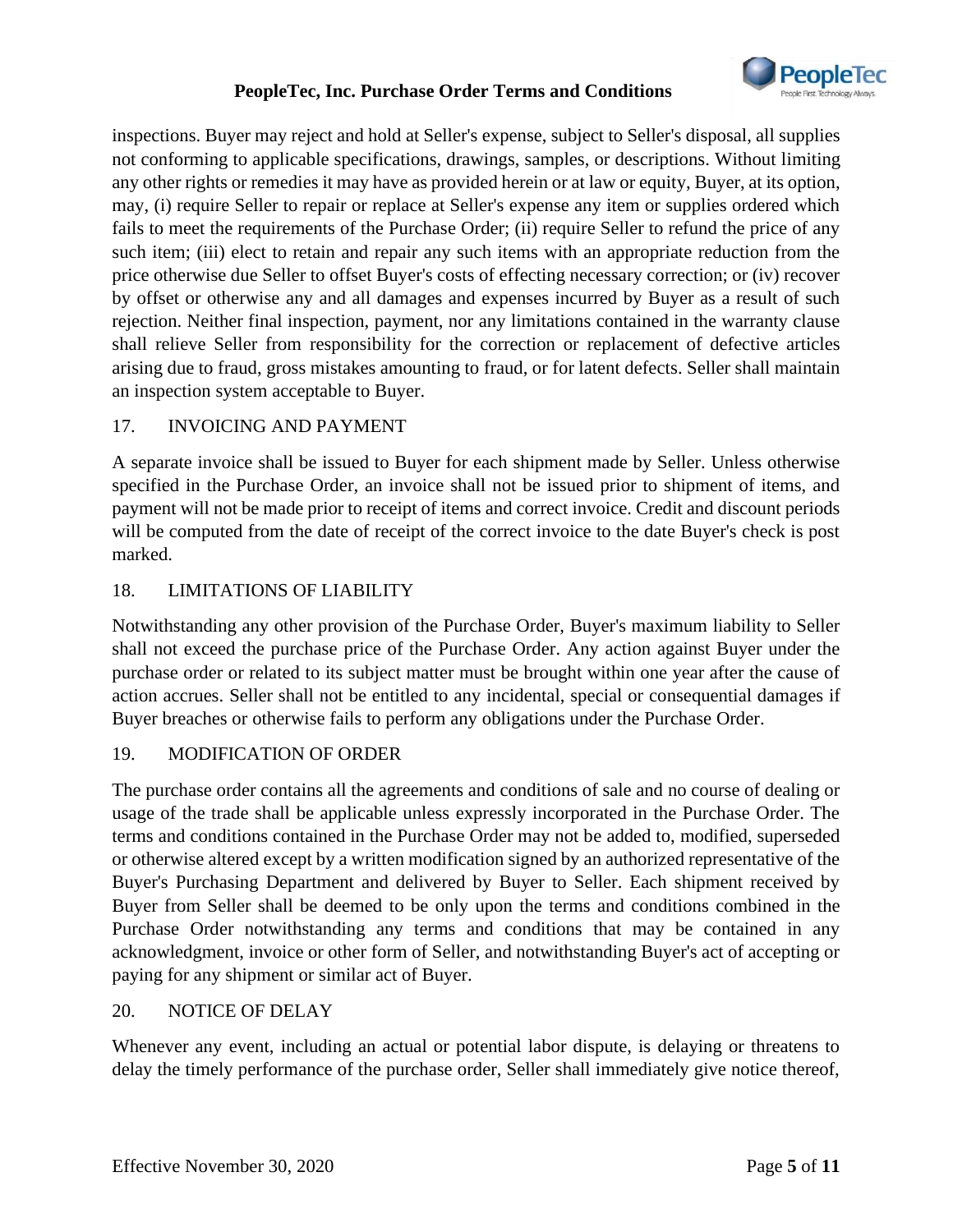

including all relevant information with respect thereto, to Buyer. Seller shall insert the substances of this clause, including this sentence, in any subcontract hereunder.

## 21. NO WAIVER OF CONDITIONS

Buyer's failure to insist upon strict compliance shall not be deemed to be a waiver of any right, and waiver of a right under the Purchase Order shall not constitute a waiver of any other right or waiver of any other default under the Purchase Order.

## 22. ORDER OF PRECEDENCE

In the event of an inconsistency between the clauses of the Purchase Order, the inconsistency shall be resolved by giving precedence in the following order: (a) provisions on the face of the Purchase Order; (b) Terms and Conditions; (c) other provisions of the Purchase Order, whether attached or incorporated by reference; and (d) the Specifications.

## 23. PACKING, MARKING AND SHIPPING

Seller shall pack, mark and ship all goods and supplies in accordance with the requirements of the Purchase Order so as to be in compliance with transportation regulations and good commercial practice for protection and shipment and shall secure the most advantageous transportation service and rates consistent therewith. No separate or additional charges are payable by Buyer for containers, crating, boxing, bundling, dunnage, drayage, or storage unless specifically stated in the Purchase Order. Any expense incurred by Buyer as a result of improper preservation, packaging, packing, marking or method of shipment shall be reimbursed by Seller. A packing list showing the Purchase Order number (and release number, if applicable) shall be included with each shipment. The shipping label on the shipping container shall be marked to show the Purchase Order numbers of all Purchase Orders contained within, and each interior container shall also be marked to show the Purchase Order number. Any transportation charges paid by Seller for which Seller is entitled to reimbursement shall be shown on Seller's invoices as a separate line item with the receipted freight bill attached to the invoice. Purchased items will be packaged to a standard that provides protection against damage, deterioration, corrosion and other risks during handling and transportation until delivered to buyer's receiving inspection department. Where a specific packaging requirement is NOT detailed within the Purchase Order; the appropriate packaging standard will be:

a) Parts will not be mixed within the container, no part to part contact allowed.

b) Parts will be packed, quantity of one unless a written authorization has been obtained from Buyer's Purchasing Agent.

- c) Unacceptable packing materials:
- 1) Containers (bags) sealed with staples
- 2) Newspaper, tissue paper, paper towel or any sulfur bearing paper
- 3) Egg carton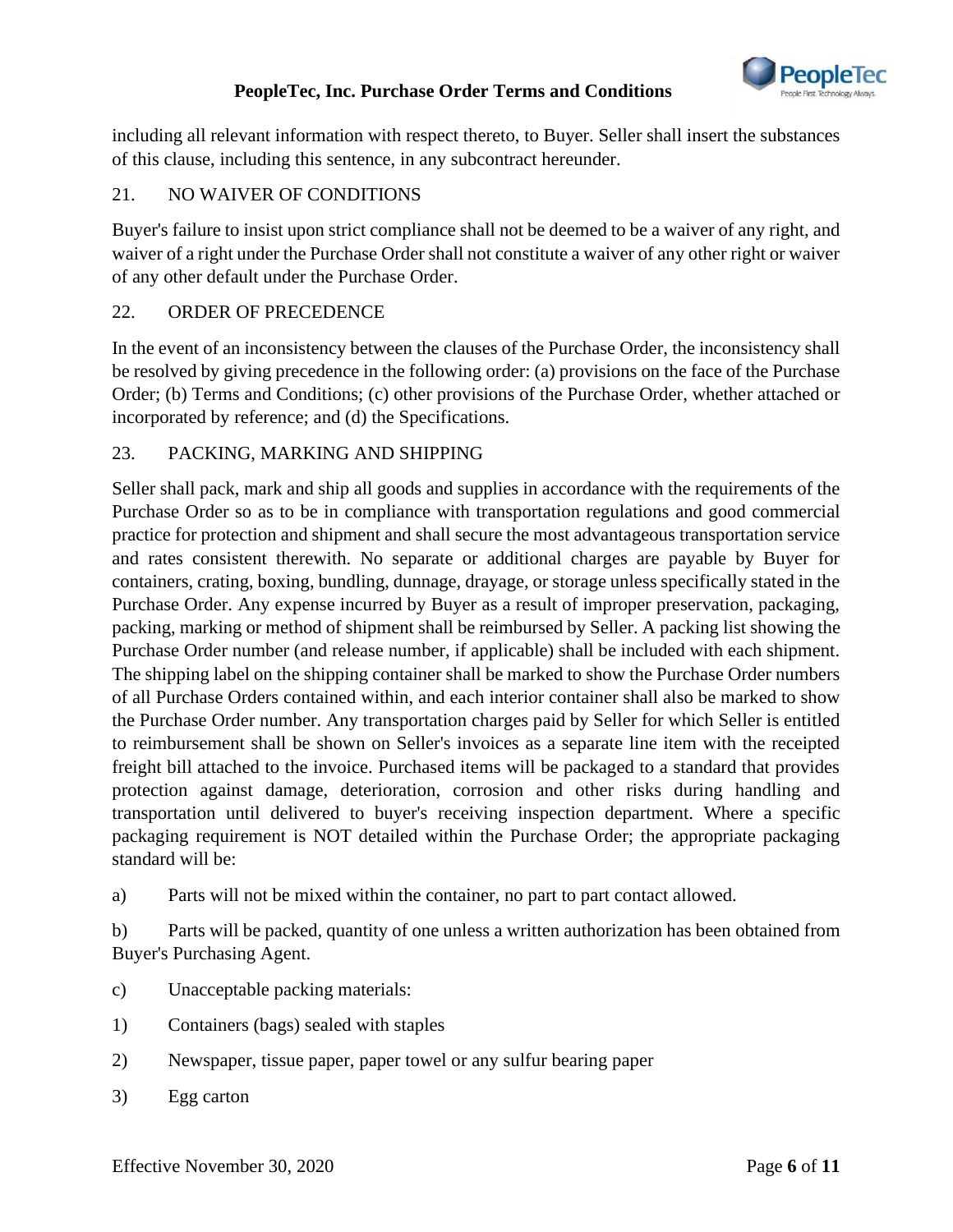

d) Preferred packing materials:

1) Housing/body/manifolds; wrapped (VCI paper Vapor Corrosion Inhibitor) or plastic bag in individual box

2) Spool & sleeve/pistons/output shafts: plastic tube w/screw-on cap or plastic bag encased in bubble wrap secured with adhesive tape

- 3) Retainer/end cap/etc.: individual plastic bag with acceptable dunnage
- 4) Parts having significant weight will have plastic or suitable separating material
- e) Acceptable dunnage material:
- 1) Bubble pack
- 2) Polyethylene foam
- 3) Moldable polystyrene
- 4) Guard pack (foam cushion only)
- f) Acceptable shipping containers:
- 1) Rigid plastic cartons
- 2) Wood or plywood cases
- 3) Double or triple walled corrugated container
- g) Required corrosion prevention:

1) Steel parts, as indicated on PO, will be protected with an industry accepted corrosion prevention oil that is easily removable (i.e. wiping).

2) Nylon parts will be shipped in oil to prevent moisture expansion.

3) All oiled parts will be placed in sealed containers (heat-sealed bag, screw on plastic tube, etc.)

#### 24. SEPARABILITY

If any clause or provision of the Purchase Order is determined to be invalid or unenforceable, such determination shall not affect the validity of the remaining terms and conditions. In such case, the order shall be deemed to have been executed without the invalid or unenforceable term or provision.

#### 25. SPECIAL EQUIPMENT

a) Title to all tools, dies, jigs, and fixtures used in the manufacture of the supplies required (hereinafter referred to as "Special Equipment") shall vest in Buyer immediately upon Seller's manufacture or acquisition thereof, Seller agreeing that the purchase price stated on the face hereof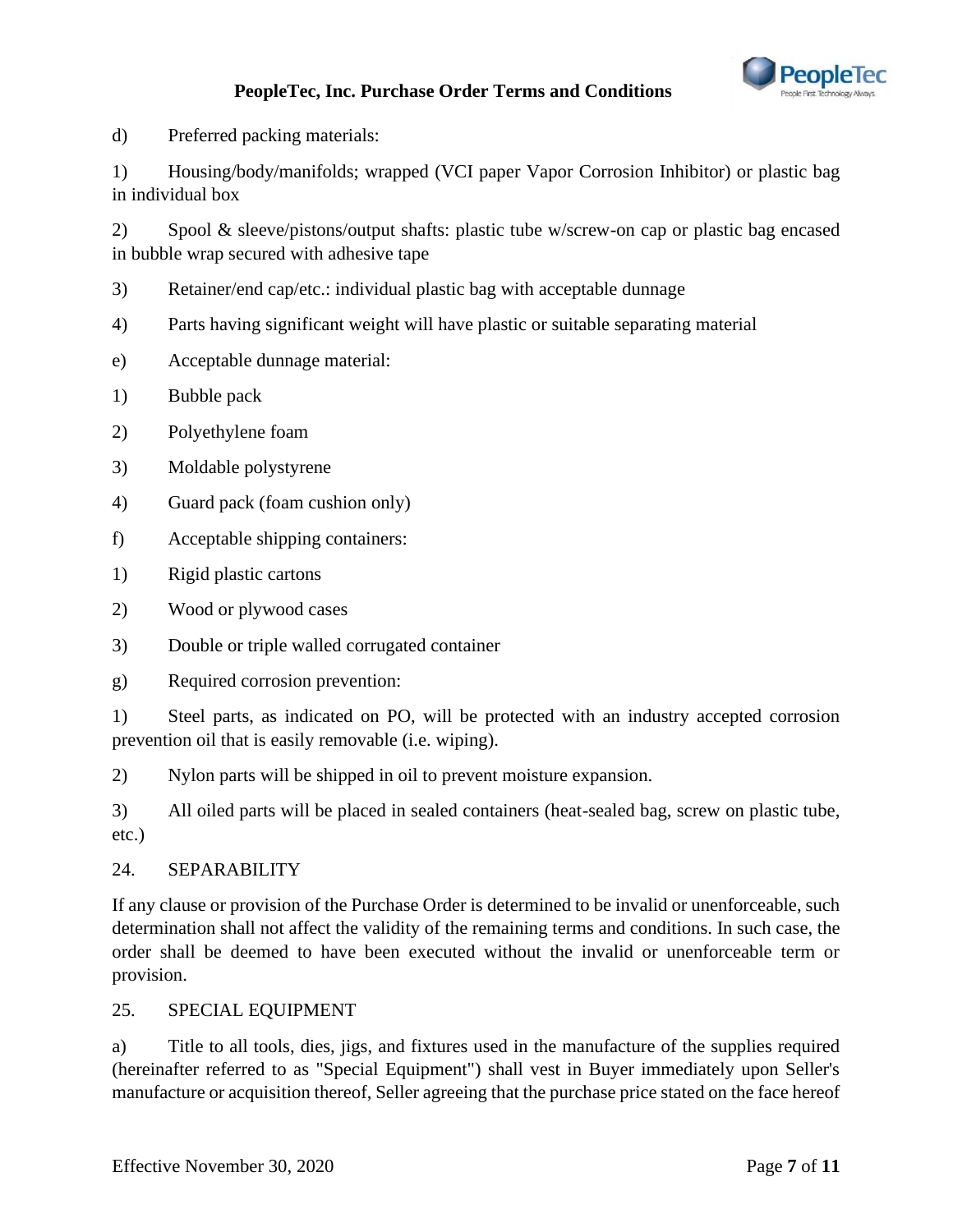

includes the cost of any such Special Equipment manufactured or acquired in pursuance hereof. Similarly, Special Equipment used by Seller as owned, furnished, or paid for by Buyer under the terms of this or other of Buyer's Purchase Orders used hereon shall remain the property of Buyer or Buyer's customers, and shall not be altered or modified without Buyer's consent.

b) Unless otherwise approved by Buyer, such Special Equipment shall be used only in the performance of the Purchase Order except that Seller may use such Special Equipment for the manufacture of supplies or furnishing of services to the United States Government to the extent the Government has the right under its prime contract with Buyer to authorize such use, further provided such use will not interfere with Seller's performances of the Purchase Order or other purchase orders of Buyer.

c) At no additional cost to Buyer: Seller shall (i) follow standard industrial practices in the identity, maintenance, preservation, and segregation of Special Equipment; (ii) establish and maintain property control records available for inspection by Buyer or its customer at all reasonable times; and (iii) if title to such Special Equipment vests in the U.S. Government, will maintain and control such Special Equipment in accordance with FAR Part 45 in effect as of the date hereof, which is incorporated herein by reference.

d) When the Purchase Order indicates that the Government is to acquire title to Special Tooling (as such term is defined in FAR 52.245.17) then title to such Special Tooling shall immediately vest in the United States Government upon Seller's acquisition or manufacture thereof provided the full cost thereof is charged to the Purchase Order. When the Purchase Order indicates that the United States Government is to acquire title to Special Test Equipment, as such term is defined in

FAR 52.245.18, but does not specify the items to be acquired then, title to any Special Test Equipment shall immediately vest in the United States Government upon Seller's manufacture or acquisition thereof. Seller shall give Buyer forty (40) days advance written notice of its intention to acquire any Special Test Equipment or components thereof having an item acquisition cost of

\$1,000.00 or more. Buyer may then elect to furnish any such Special Test Equipment or any component thereof to Seller within said forty (40) day period. In the event Seller has not received such notice within the aforementioned period, Seller may proceed to acquire such Special Test Equipment or components. If Buyer furnishes any such Special Test equipment or components as a result of the above, the Purchase Order shall be equitably adjusted in accordance with the "Changes" Clause to reflect an appropriate reduction in price resulting from Buyer's furnishing Seller any such Special Test Equipment or components thereof.

e) Upon delivery to it, or manufacture or acquisition by it, of any Special Equipment, Special Tooling or Special Test Equipment, title to which is in Buyer or its customer, Seller assumes the risk and shall be responsible for any loss thereof or damage thereto while in its possession. Unless otherwise directed by Buyer, upon completion or termination of the purchase order or other of Buyer's order utilizing such instructions, Seller shall hold and preserve such Special Equipment, Special Tooling or Special Test Equipment, Seller shall promptly furnish in suitable form, a list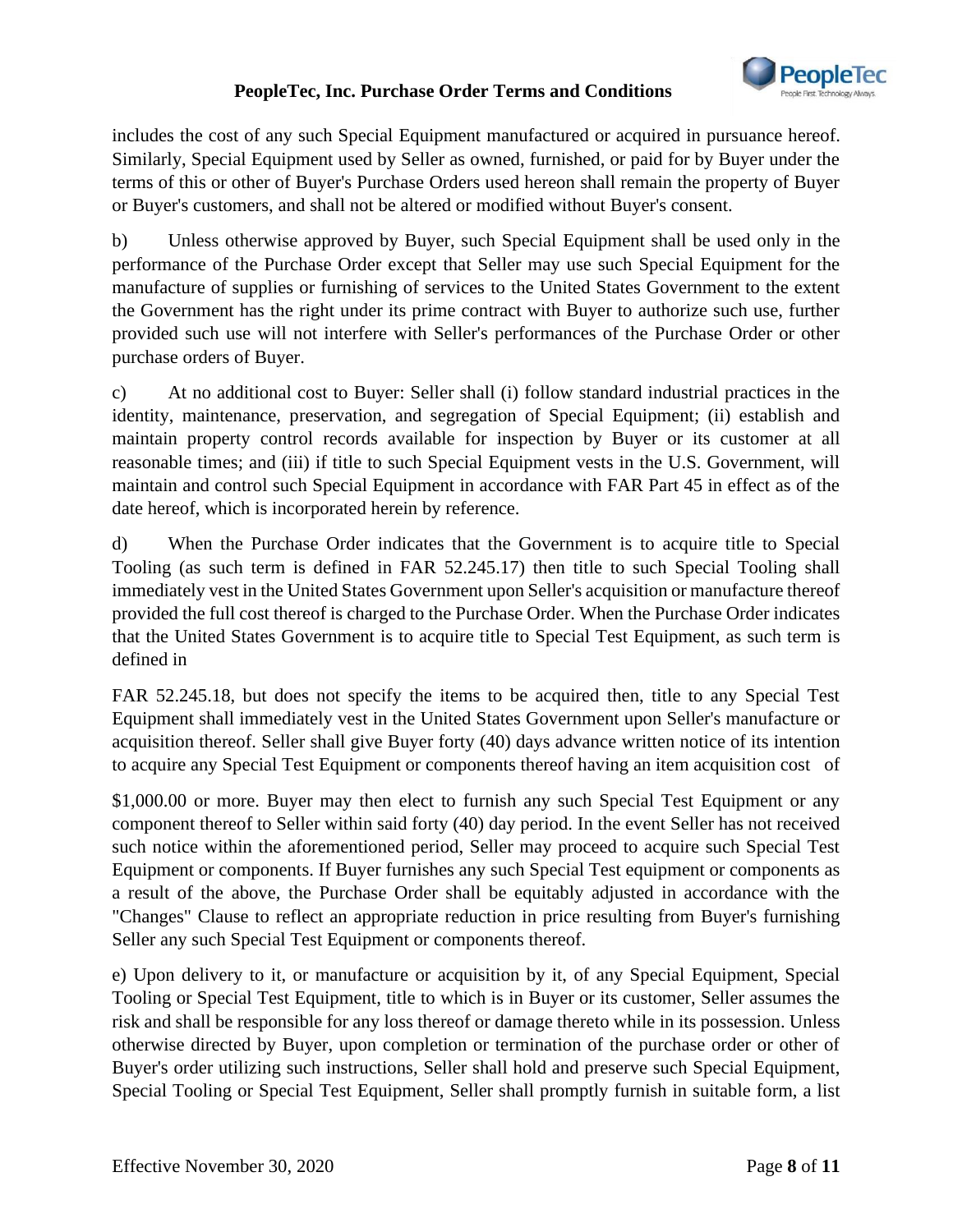

thereof, with a request thereof, with a request for disposition instructions. Pending receipt of such Special Equipment, Special Tooling, or Special Test Equipment free of charge for a period of six months. All Special Equipment, Special Tooling, or Special Test Equipment furnished to Seller by Buyer shall be returned to Buyer in the same condition as received, normal wear and tear excepted.

## 26. INTELLECTUAL PROPERTY RIGHTS

a) The rights of the U.S. Government in technical data, computer software and inventions pertaining to the supplies and/or services delivered under this purchase order are set forth in the applicable FAR and DFARS clauses incorporated by reference. Buyer shall have the right to utilize the supplies and/or services in performance of Buyer's contractual obligations to its customer, including the right to copy and modify any technical data and computer software delivered under this purchase order and the right to deliver such technical data and computer software to Buyer's customer if it is required as a deliverable under Buyer's contract with its customer.

b) This purchase order does not confer or grant to Seller, in any manner whatsoever, any license or right under any patent, trademark, trade secret, maskwork, copyright or other intellectual property right held by Buyer, except as needed to perform the work ordered by Buyer under this purchase order.

#### 27. STOP WORK

Buyer may at any time, by written order to Seller, require Seller to stop all or any portion of the work called for by the Purchase Order in accordance with the terms of FAR 52.242-14. In the context of this clause, "Contracting Officer" and "Government" mean Buyer and "Contractor" means Seller.

#### 28. TERMINATION

a) For Convenience:

Buyer may terminate the Purchase Order for its convenience, in whole or part, from time to time, in accordance with FAR 52.249-2 as in effect on the date of the Order. The terms "Government" and "Contracting Officer" mean Buyer and the term "Contractor" means seller, except if the Purchase Order is terminated as a result of a termination for convenience issued by the Government, the term "Government" does not change in Paragraphs (b)(4), (6), (8) and (m). If the Purchase Order is terminated for convenience solely by Buyer, audits and examination of records, as required by Buyer shall be performed by Buyer and/or a mutually acceptable independent audit agency, the expense of which shall be shared equally by Buyer and Seller. In Paragraph (d), delete "1 year" and substitute "3 months" therefore. Notwithstanding anything to the contrary, Buyer shall not be liable for any incidental, special or consequential damages. The provisions of this clause shall not limit or affect the right of Buyer to terminate the Purchase Order for default.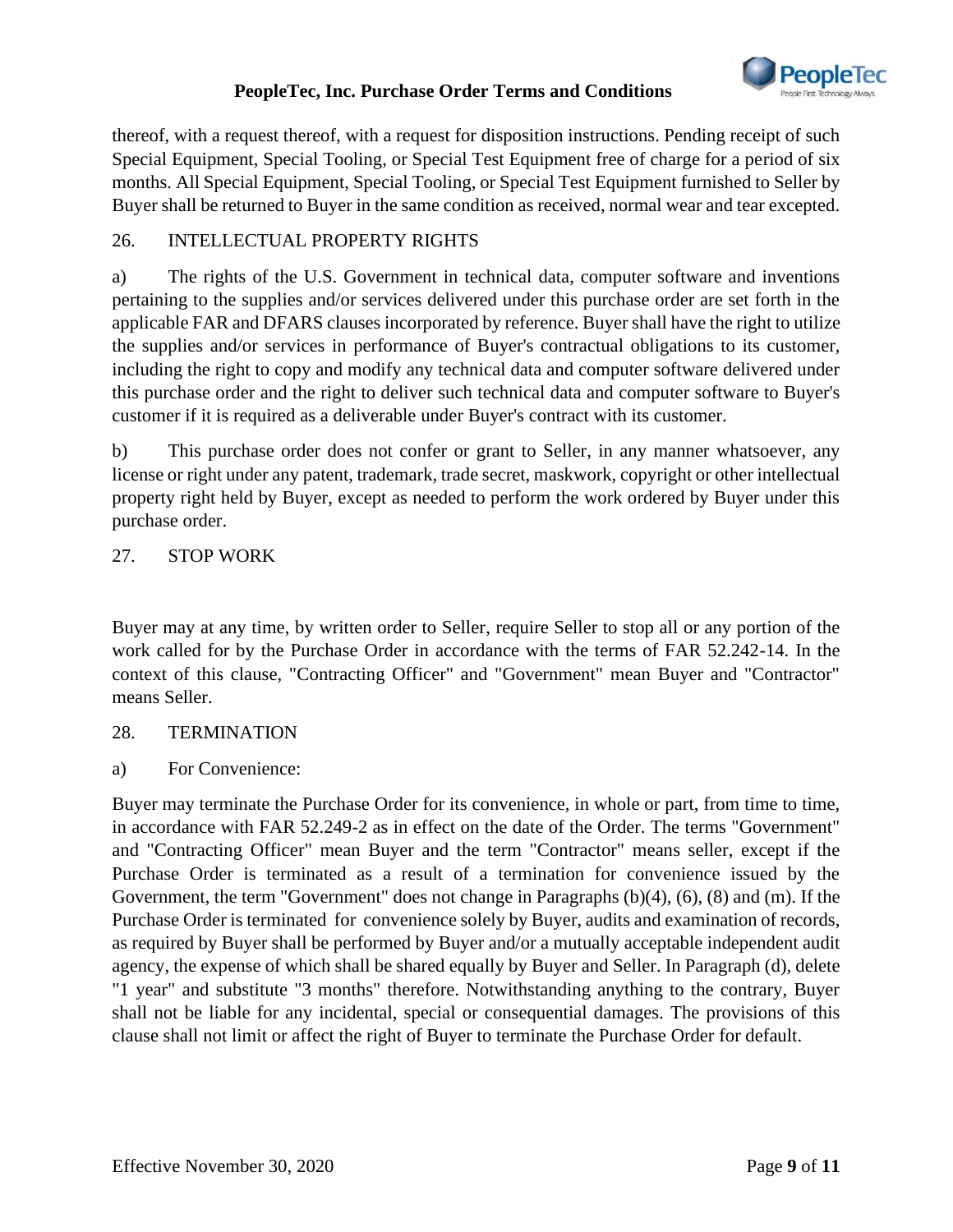

## b) For Default:

1) The Purchase Order may be terminated for default pursuant to FAR 52.249-8 incorporated herein by reference, it being understood that time is of the essence. Reference to the "Disputes" Clause is hereby deleted. In the context of this clause "Contracting Officer" and "Government" mean Buyer and "Contractor" means Seller.

2) The Purchase Order may be terminated pursuant to (1) above if Seller becomes insolvent or is subject to proceedings under any law relating to bankruptcy, or in the event of an appointment of a receiver or trustee, or the assignment by Seller for the benefit of creditors.

## 29. TITLE AND RISK OF LOSS

Title to and all risk of loss of or damage to supplies to be delivered hereunder shall remain on Seller until such supplies are delivered to Buyer at the destination specified on the face of the Purchase Order. Seller shall bear all risk of loss or damage to supplies rejected by Buyer, after notice of rejection until such supplies are redelivered to Buyer, except for loss, destruction or other damage to such rejected supplies resulting from the gross negligence of officers, agents, or employees of Buyer acting within the scope of their employment. Passing of title upon delivery shall not constitute acceptance of the items by Buyer. All items to be delivered hereunder and all property to be returned to Buyer shall be free and clear of any and all liens and encumbrances whatsoever.

## 30. WARRANTY

Seller warrants that articles offered to Buyer's specifications will conform thereto and to any drawings, samples, or other descriptions furnished by Buyer, and, if ordered to Seller's design or descriptive literature, will be fit and sufficient for the purpose intended. In any event, all articles will be merchantable, of good material and workmanship, and free from defects. Such warranties, together with Seller's service warranties and guarantees, if any, shall survive inspection, test, acceptance of, and payment for the articles and shall run to Buyer, its successors, assigns and customers. Buyer may, at its option, either return for credit or require prompt correction or replacement of the defective or nonconforming article or part thereof. Return to Seller of such article and delivery to Buyer of any corrected or replaced articles shall be at Seller's expense. Articles required to be corrected or replaced shall be subject to the provisions of this clause and the inspection clause in a manner and to the same extent as articles originally delivered under the Purchase Order, except for latent defects, fraud or such gross mistakes as amount to fraud. Seller's obligations under this clause shall apply to such defects and nonconformance as occur within two (2) years from date of delivery, or redelivery, of the articles to Buyer or to Buyer's customer, whichever is later. All warranties, both express and implied, shall be construed as conditions as well as promises, and shall not be deemed to be exclusive.

#### 31. New Materials

Only new and authentic materials are to be used in products delivered to Buyer. No counterfeit or suspect counterfeit parts are to be contained within the delivered product. If suspect/counterfeit